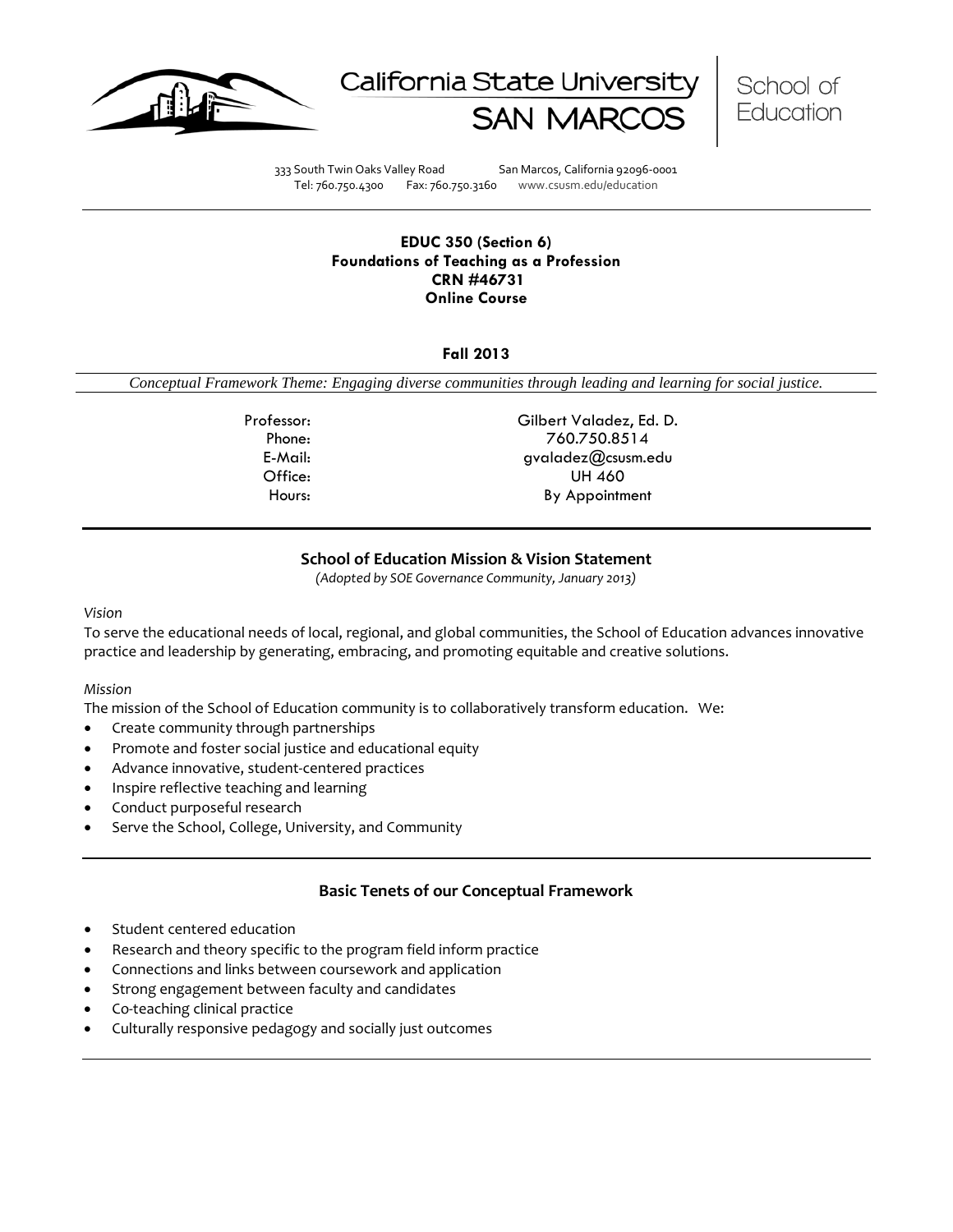## **COURSE DESCRIPTION**

Required for all credential candidates. An orientation to careers in K-12 education. Focuses on teaching and schooling from multiple perspectives, with an emphasis on current thinking and practices in public education in the U.S. Subjects from the sociological, philosophical, and historical foundations of education are addressed. Readings from the lives of teachers and interactions with local educators will assist students to understand the richness and the complexities of teaching as a career. Emphasizes the importance of education for all children in a diverse society. Intended for individuals interested in becoming teachers to understand the nature of formal education in the United States and to assess teaching as a career. *Participation in forty-five (45) hours of supervised fieldwork assignments in K-12 classroom settings.*

VALADEZ: This course serves as an orientation to careers in elementary, middle and high school education. Upon completion of this course, teacher candidates should understand the nature of formalized education in the United States and be able to assess his or her interest in teaching as a career. Major topics include:

- Understanding the roles of schools in society.
- Exploring philosophies and contemporary issues in education.
- Assessing the roles of teachers in schools.
- Understanding the qualifications and credentialing process for California teachers.
- Understanding and appreciating the student as an individual.
- Understanding factors affecting student achievement.
- Understanding critical issues in curriculum and instruction.
- Understanding infusion of special education in general education practices.
- Understanding the laws that influence teaching responsibilities.

**This course is required for all credential candidates. All students must complete forty-five (45) hours of supervised fieldwork in K-12 classrooms.**

## **Required Texts**

- Nieto, Sonia. (2006). *Why We Teach*. Teachers College Press. ISBN 0807745936,.
- Sadker, David and Zittleman, Karen. (2012). Teachers, Schools, and Society: A Brief Introduction to Education. (3rd ed), McGraw Hill. ISBN 13-9780077378387
- Villa, R. A. and Thousand, J. S. (2005). *Creating an Inclusive School* (2<sup>nd</sup> ed.). Alexandria, VA: ISBN 0-87120-251-4

## **Authorization to Teach English Learners**

This credential program has been specifically designed to prepare teachers for the diversity of languages often encountered in California public school classrooms. The authorization to teach English learners is met through the infusion of content and experiences within the credential program, as well as additional coursework. Candidates successfully completing this program receive a credential with authorization to teach English learners. *(Approved by CCTC in SB 2042 Program Standards, August 02)*

## **Special Education Inclusion:**

Consistent with the intent to offer a seamless teaching credential in the College of Education, this course will introduce the collaborative infusion of special education competencies that reflect inclusive educational practices. Students will demonstrate knowledge of laws and dispositions that relate to special education through a variety of activities such as the viewing and analysis of the video F.A.T. City, reading and analysis of special education law, and *Creating an Inclusive School*.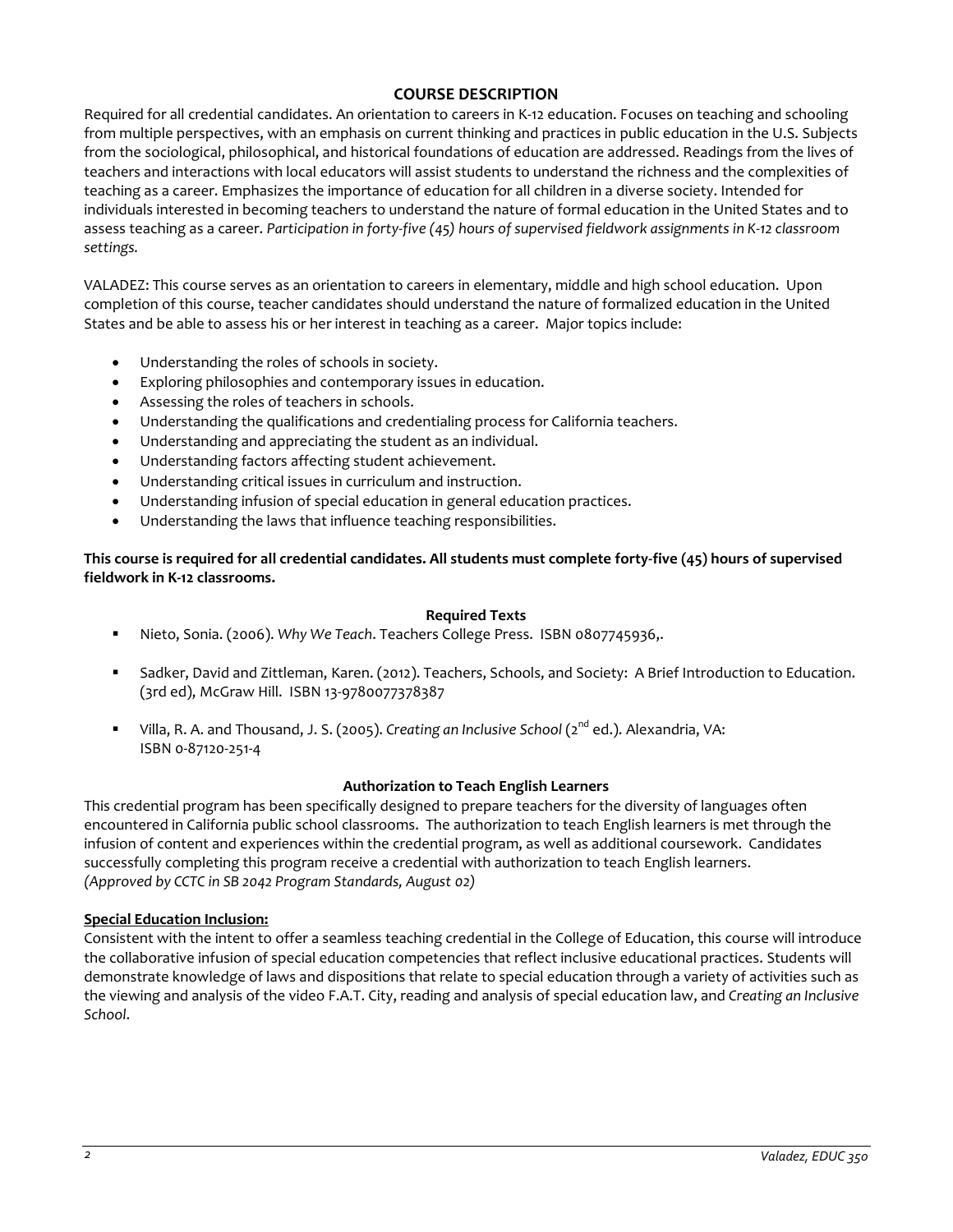## **STUDENT LEARNING OUTCOMES**

## **Teacher Performance Expectation (TPE) Competencies**

A primary goal of EDUC 350 is to begin the process of developing teacher candidates to become professional educators. The following TPE of the California Commission for Teacher Credentialing is expected to be met during this course:

## **TPE 12: Professional, Legal and Ethical Obligations**

Candidates are aware of their own personal values and biases and recognize ways in which these values and biases affect the teaching and learning of students. They resist racism and acts of intolerance. Candidates appropriately manage their professional time spent in teaching responsibilities to ensure that academic goals are met.

Candidates for a Teaching Credential understand and honor legal and professional obligations to protect the privacy, health, and safety of students, families, and other school professionals. They are aware of and act in accordance with ethical considerations and they model ethical behaviors for students. Candidates understand and honor all laws relating to professional misconduct and moral fitness.

## **California Teacher Performance Assessment (CalTPA)**

Beginning July 1, 2008 all California credential candidates must successfully complete a state-approved system of teacher performance assessment (TPA), to be embedded in the credential program of preparation. At CSUSM this assessment system is called the CalTPA or the TPA for short.

To assist your successful completion of the TPA, a series of informational seminars are offered over the course of the program. TPA related questions and logistical concerns are to be addressed during the seminars. Your attendance to TPA seminars will greatly contribute to your success on the assessment.

Additionally, SoE classes use common pedagogical language, lesson plans (lesson designs), and unit plans (unit designs) in order to support and ensure your success on the TPA and more importantly in your credential program.

The CalTPA Candidate Handbook, TPA seminar schedule, and other TPA support materials can be found on the SoE website: <http://www.csusm.edu/education/CalTPA/ProgramMaterialsTPA.html>

## **Teaching Performance Assessment for Developing as a Professional Educator**

The successful completion of the personal philosophy assignment is a requirement for completion of this course and is a component of partially meeting the TPE described above. This statement will be used for assessment both in the course and at completion of the College of Education program. Retain an electronic copy of your statement for submission for your portfolio at the completion of your teacher education program.

### **Assessment of Professional Dispositions**

Assessing a candidate's dispositions within a professional preparation program is recognition that teaching and working with learners of all ages requires not only specific content knowledge and pedagogical skills, but positive attitudes about multiple dimensions of the profession. The School of Education has identified six dispositions – social justice and equity, collaboration, critical thinking, professional ethics, reflective teaching and learning, and life-long learning—and developed an assessment rubric. For each dispositional element, there are three levels of performance *unacceptable*, *initial target*, and *advanced target*. The description and rubric for the three levels of performance offer measurable behaviors and examples.

The assessment is designed to provide candidates with ongoing feedback for their growth in professional dispositions and includes a self-assessment by the candidate. The dispositions and rubric are presented, explained and assessed in one or more designated courses in each program as well as in clinical practice. Based upon assessment feedback candidates will compose a reflection that becomes part of the candidate's Teaching Performance Expectation portfolio. Candidates are expected to meet the level of *initial target* during the program.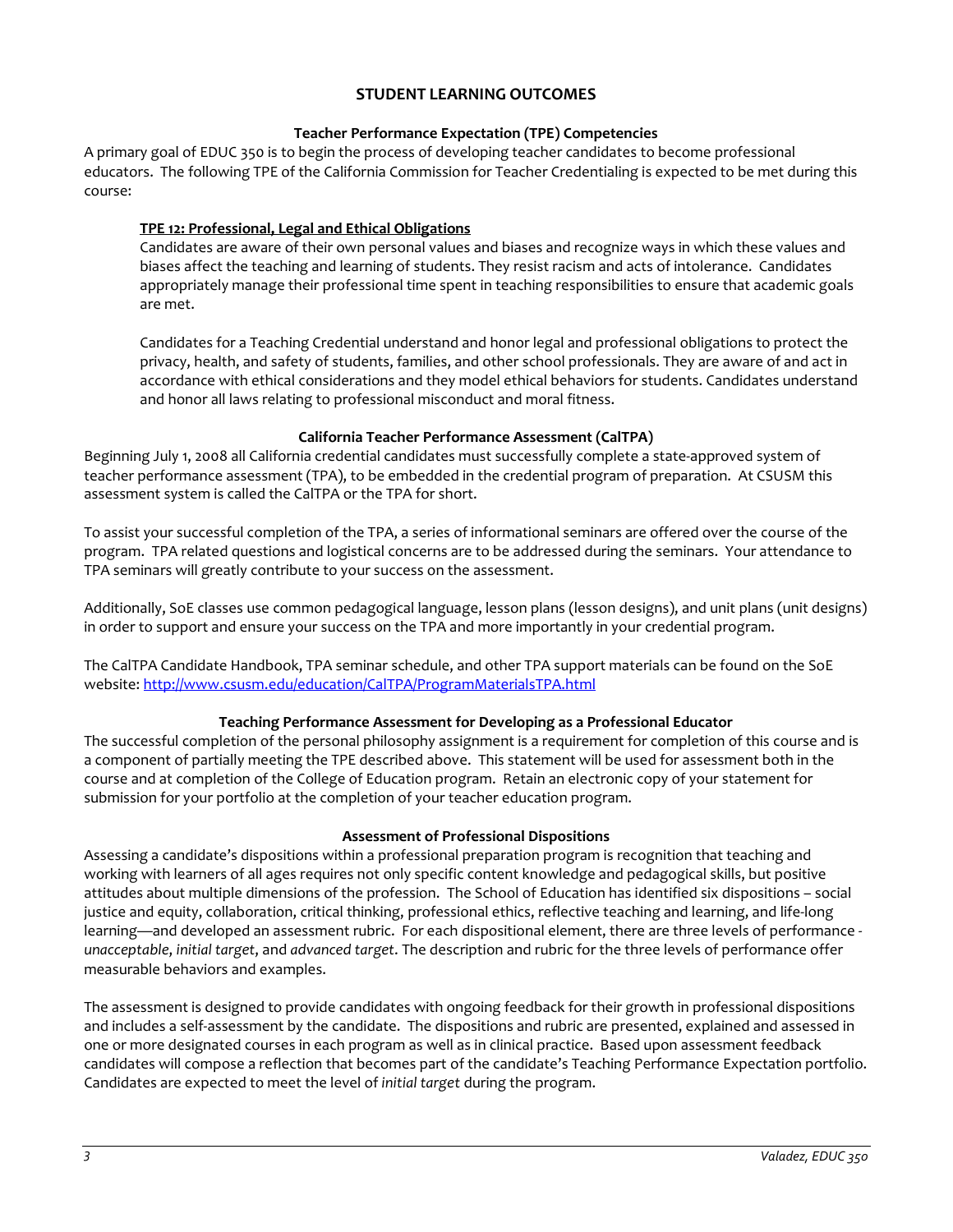## **School of Education Attendance Policy**

Due to the dynamic and interactive nature of courses in the School of Education, all candidates are expected to attend all classes and participate actively. At a minimum, candidates must attend more than 80% of class time, or s/he may not receive a passing grade for the course at the discretion of the instructor. Individual instructors may adopt more stringent attendance requirements. Should the candidate have extenuating circumstances, s/he should contact the instructor as soon as possible. *(Adopted by the COE Governance Community, December, 1997).*

This course: Participation in an online course requires one to keep up with the course assignments and discussion. With respect to due dates and participation you are required to submit your work within two weeks that an assignment is open to students. After two weeks all assignments will be cut off. In other words, once an assignment is cut off you will not be allowed to submit that assignment into the Cougar Course shell. Make sure you keep track of cut off dates for all your assignments. The cut off dates are listed in the Assignments links, Discussion forum links, Quizzes link, etc. The syllabus also lists the dates assignments due dates, which are the dates that assignments are open to students. Again, you have two weeks to complete an assignment after the due date.

## **Students with Disabilities Requiring Reasonable Accommodations**

Candidates with disabilities who require reasonable accommodations must be approved for services by providing appropriate and recent documentation to the Office of Disable Student Services (DSS). This office is located in Craven Hall 4300, and can be contacted by phone at (760) 750-4905, or TTY (760) 750-4909. Candidates authorized by DSS to receive reasonable accommodations should meet with their instructor during office hours or, in order to ensure confidentiality, in a more private setting.

## **All University Writing Requirement**

In keeping with the All-University Writing Requirement, all 3-unit courses must have a writing component of at least 2,500 words (approximately). This will be met through written assignments.

## **CSUSM Academic Honesty Policy**

"Students will be expected to adhere to standards of academic honesty and integrity, as outlined in the Student Academic Honesty Policy. All written work and oral presentation assignments must be original work. All ideas/materials that are borrowed from other sources must have appropriate references to the original sources. Any quoted material should give credit to the source and be punctuated with quotation marks.

Students are responsible for honest completion of their work including examinations. There will be no tolerance for infractions. If you believe there has been an infraction by someone in the class, please bring it to the instructor's attention. The instructor reserves the right to discipline any student for academic dishonesty in accordance with the general rules and regulations of the university. Disciplinary action may include the lowering of grades and/or the assignment of a failing grade for an exam, assignment, or the class as a whole."

Incidents of Academic Dishonesty will be reported to the Dean of Students. Sanctions at the University level may include suspension or expulsion from the University.

### **Plagiarism:**

As an educator, it is expected that each candidate will do his/her own work, and contribute equally to group projects and processes. Plagiarism or cheating is unacceptable under any circumstances. If you are in doubt about whether your work is paraphrased or plagiarized see the Plagiarism Prevention for Students website [http://library.csusm.edu/plagiarism/index.html.](http://library.csusm.edu/plagiarism/index.html) If there are questions about academic honesty, please consult the University catalog.

### **Use of Technology:**

Students are expected to demonstrate competency in the use of various forms of technology (i.e. word processing, electronic mail, Cougar Course6, use of the Internet, and/or multimedia presentations). Specific requirements for course assignments with regard to technology are at the discretion of the instructor. Keep a digital copy of all assignments for use in your teaching portfolio. For this course all assignments will be submitted online.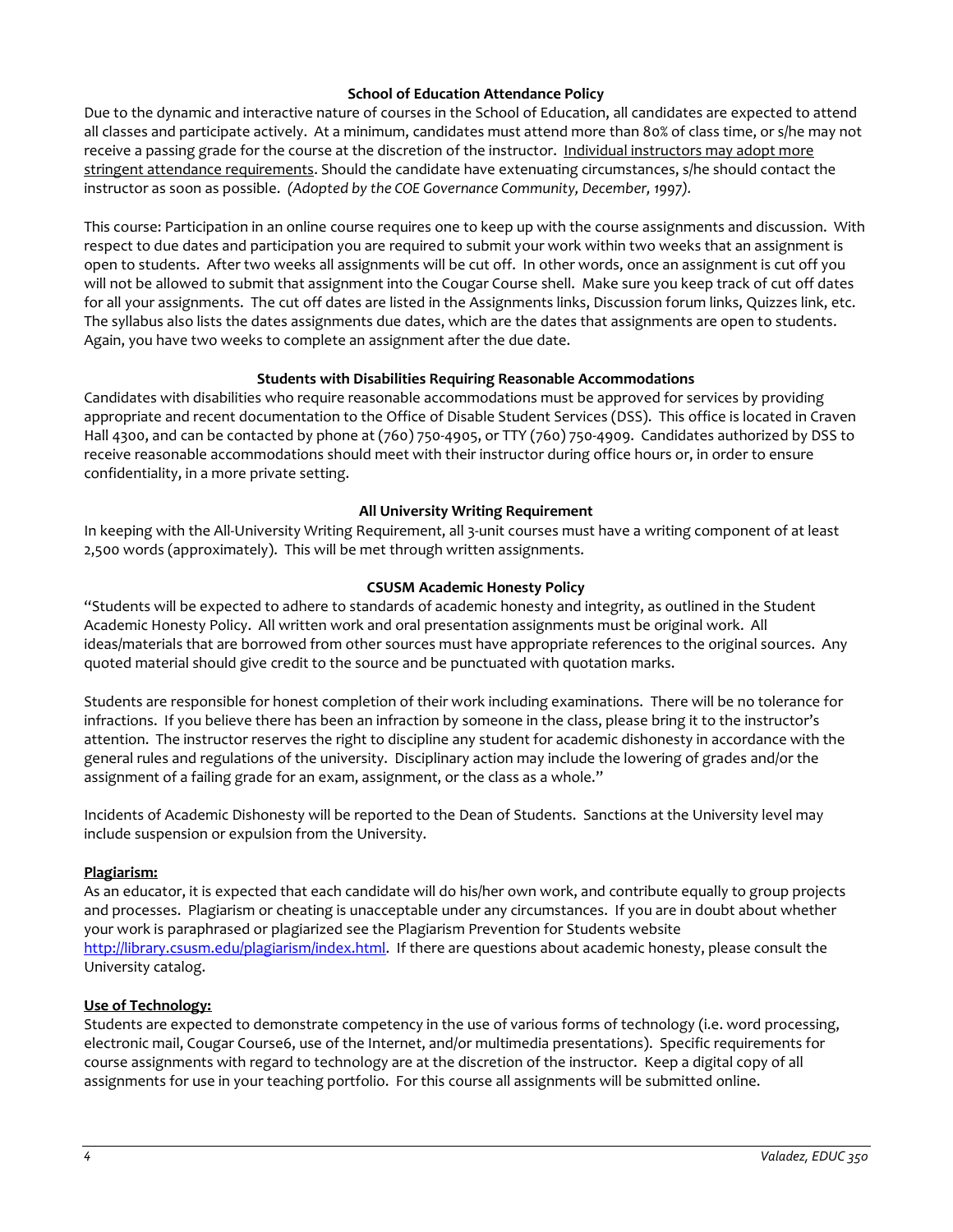## **Electronic Communication Protocol:**

Electronic correspondence is a part of your professional interactions. If you need to contact the instructor, e-mail is often the easiest way to do so. It is my intention to respond to all received e-mails in a timely manner. Please be reminded that e-mail and on-line discussions are a very specific form of communication, with their own nuances and etiquette. For instance, electronic messages sent in all upper case (or lower case) letters, major typos, or slang, often communicate more than the sender originally intended. With that said, please be mindful of all e-mail and on-line discussion messages you send to your colleagues, to faculty members in the School of Education, or to persons within the greater educational community. All electronic messages should be crafted with professionalism and care. Things to consider:

- Would I say in person what this electronic message specifically says?
- How could this message be misconstrued?
- Does this message represent my highest self?
- Am I sending this electronic message to avoid a face-to-face conversation?

In addition, if there is ever a concern with an electronic message sent to you, please talk with the author in person in order to correct any confusion.

## **Credential Program Recommendations:**

As one of several evaluation methods, EDUC 350 course instructors are asked for feedback concerning credential candidates who are applying for programs at Cal State San Marcos. Keep in mind that your professionalism and hard work in this class not only affect your course grade, but also indicate your readiness for a credential program.

## **Field Work:**

In addition to in-class work, assigned readings and projects, students will participate in 40 hours (5 classroom visits) of supervised fieldwork assignments in a variety of public school settings. Details on the fieldwork are found on the COE syllabus webpage, at the top of the list of syllabi for this semester. Documentation of these hours is required to receive a grade in EDUC 350. Cal State San Marcos students are expected to adhere to professional standards in their dress and behavior in the field. Required clearances (fingerprints, TB test) are the responsibility of the student. A recommendation (usually from the classroom teacher where most of the fieldwork is done, also known as a Field Experience Recommendation) is a requirement for admission to the Cal State San Marcos Teacher Credentialing programs.

## **Course Requirements and Grading Standards**

Teacher education is a professional preparation program. It is expected that students will come to class prepared to discuss the readings, submit required assignments, and participate in class activities. Students are expected to adhere to academic honesty and integrity, standards of dependability, confidentiality and writing achievement. Because it is important for teachers to be able to effectively communicate their ideas to students, parents, colleagues, and administrators, writing that is original, clear and error-free is a priority for the College of Education. It is expected that work will be turned in on time. Please discuss individual issues with the instructor. Points will be deducted if assignments are submitted late (10% penalty per day late; no credit will be awarded if the assignment is one week late).

### **Class Discussions and Participation:**

Students will engage in student-centered learning each class via the discussion forum. Discussion forums 1-12 are graded, the last three forums are ungraded but required since they focus on the presentations created by your classmates. In considering your participation in the discussion forums ask yourself the following:

- Do you participate in discussion forums productively, sharing my knowledge and understandings?
- Do I interact productively with my peers, taking on a variety of roles (leader, follower, etc.)?
- Do I contribute appropriately to group work—do I "do my share"?
- Do I accept others' opinions?
- Am I supportive of others' ideas?
- Do I support your peers during their presentations in the discussion forums?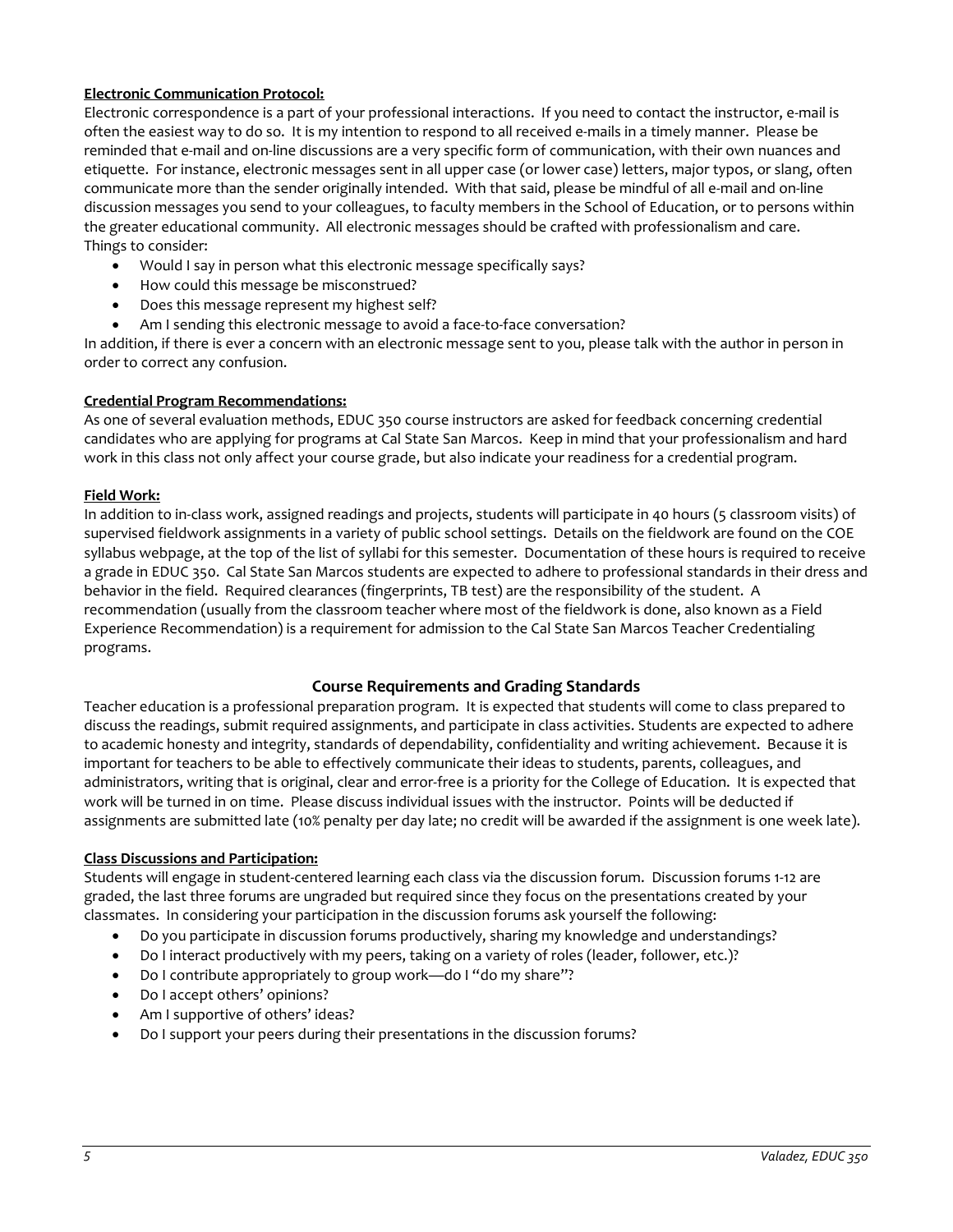# **Assignments and grading:**

1. Reading logs 10 points 10 points 10 points 10 points 10 points 10 points 10 points 10 points 10 points 10 points 10 points 10 points 10 points 10 points 10 points 10 points 10 points 10 points 10 points 10 points 10 poi

The reading log provides an opportunity to reflect on learning about teaching through the assigned readings for each week. In the reading log, do not summarize. Instead, respond to the readings: agree, disagree, note specific ideas, etc. Entries should be 1 paragraph in length. Log entries for the Monday/Wednesday class must be submitted via the course Cougar Course site by the prior Friday at noon each week.

Individual submissions are not graded; rather, their timely submission is noted and points are assigned on the basis of having completed the assignment for the semester. No credit will be given for late submissions. In extraordinary circumstances, if you do not have access to Cougar Course for a timely submission, you may email the log entry to me by Friday at noon a[t gvaladez@csusm.edu.](mailto:gvaladez@csusm.edu) Later, when you have Cougar Course access, you will resubmit. Also, keep the syllabus schedule as the entries are not assigned in a chronological order.

Details are below. The written report is due via the Cougar Course site on **Mar 1**

3. Inclusion paper (The outsider) 6 points and the outsider of the outside of the outside of the outside of the outside of the outside of the outside of the outside of the outside of the outside of the outside of the outsi

2. Interview of a teacher 5 points and the set of the set of the set of the set of the set of the set of the set of the set of the set of the set of the set of the set of the set of the set of the set of the set of the set

Many students with special needs come to view themselves as *outsiders* because they are labeled as different from the typical student. Following the procedures written below you will write a reflective essay about inclusion.

Using the classroom observation instrument provided in class, complete 45 hours of classroom observations in your field sites.

5. Contemporary issues research 5 points of the state of the state of the state of the state of the state of the state of the state of the state of the state of the state of the state of the state of the state of the state

6. Critiques of presentations 3 points 3 points 3 points 3 points 3 points 3 points 3 points 3 points 3 points 3 points 3 points 3 points 3 points 3 points 3 points 3 points 3 points 3 points 3 points 3 points 3 points 3 p

Choose one issue that interests you and your teaching presentation partners (from the topics given to you by the instructor) to create and upload for your classmates. Research the issue and prepare an online presentation to share in class. The report should describe and analyze the issue. Presentations to the class will be spaced out over the last three modules of the course: Modules 13-15. When you present you will also provide a one-page summary and a resource list for your classmates. Each presenter must submit the one-page summary to the Cougar Course site to receive credit for this assignment. You will be provided directions for how to submit and present your projects online in the Cougar course shell.

You will write out critiques of all the presentations presented in this course. As a reviewer you answer the questions provided you in the Cougar course shell. In all you will write three reports that critique all the presentations separately. The reports are worth one point each.

7. Personal philosophy of schooling, learning and teaching 10 points 10 points

You will write a 4-5-page paper describing your philosophy of schooling, learning and teaching. Details are below and in the Cougar Course shell (Moodle).

You are to complete 9 quizzes in this course. Each quiz is worth two points and will be graded electronically

4. Classroom observation reports **5 points** 5 points 5 points 5 points 5 points 5 points 5 points 5 points 5 points

8. Quizzes 18 points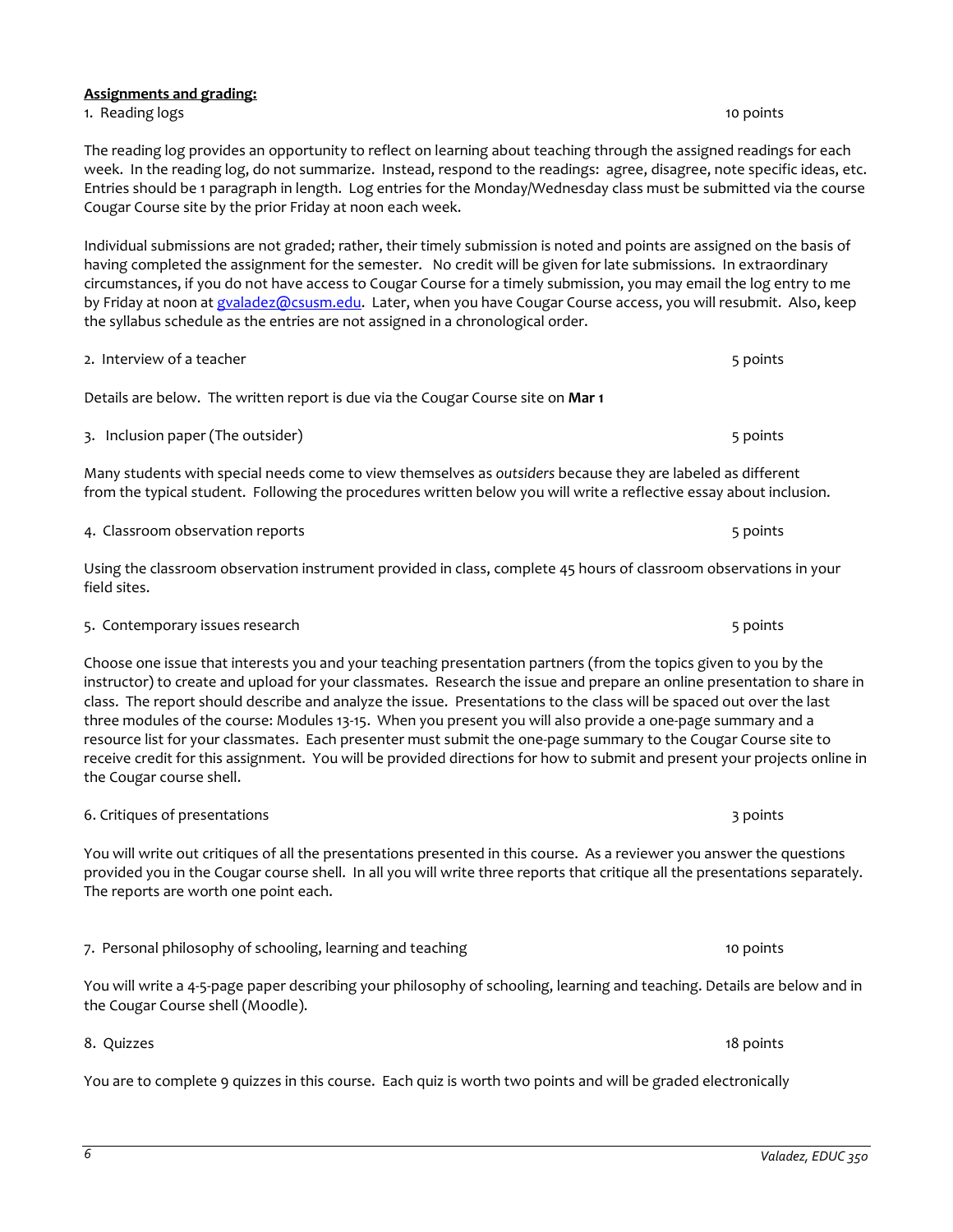#### 9. Forums 8 points

You will be graded for your participation in the online forums. To complete your forum you will type in your response to the question or activity posted in the Discussion forum section of each module. Make sure you type in at least a paragraph. Thoughtfulness is important in your posting as your classmates and the instructor will read your comments.

#### 10. Video response grids 12 points

You will complete four video response grids for this course. After viewing a video in one of the course shell modules, you will complete a response grid. The grids are provided in each module where you will view a video. To complete these grids you will first viewed the assigned video, download the response form, fill out the form by answering the questions on the form, and then upload the finished grid on the link provide in the module. You can type directly into the response grids. Directions for completing the response grids are located in the Cougar course shell. The following is a list of the response grids and the point value for each you will complete in this course:

 First year teacher response grid- 6 pts. Feather in the Storm video response grid-2 pts. Stories of practice grid-2 pts. Fat City (How Difficult Can this Be?) video response grid-2 pts.

#### 11. Module activities 14 points 14 points 14 points 14 points 14 points 14 points 14 points 14 points 14 points

You will complete nine module activities in this course. The directions for completing each of these activities are located in the Cougar course shell. Follow the directions provided in the pertinent modules for each of these required activates. The following is a list of the module activities and the point value for each you will complete in this course:

 Miss Nelson taxonomy grid- 2 pts. Miss Nelson/Viola Swamp final report form- 2 pts. Best practices web scavenger hunt- 2 pts. Brainstorming activity-2 pts. Best practices grid- 2 pts. Synectics analogies grid- 2 pts. CTA bullying resource review-2 pts.

12. Participation Grade 6 points and the set of the set of the set of the set of the set of the set of the set o

You will be given a grade for participation in this course. This grade is based upon your ability to keep on schedule, how well you participate in discussion forums, and the completeness of your reflections and writing.

### **Grading Scale**

Grades will be determined by the total number of points earned out of 100 points possible):

**A** = 93-100 ,**A**– = 90-92, **B+** = 87-89, **B** = 83–86, **B**- = 80-82, **C+** = 77-79, **C** = 73-71, **C**- = 70-72, **D** = 60-69 , **F** = 0-59

### **Assignment #2: Interview of a Teacher**

In this assignment, you will interview a teacher and write a 3–4 page summary of what you learned from him or her. Your purpose is to render a sketch so that your reader may be able to envision the teacher as a person with a distinct philosophy and experience.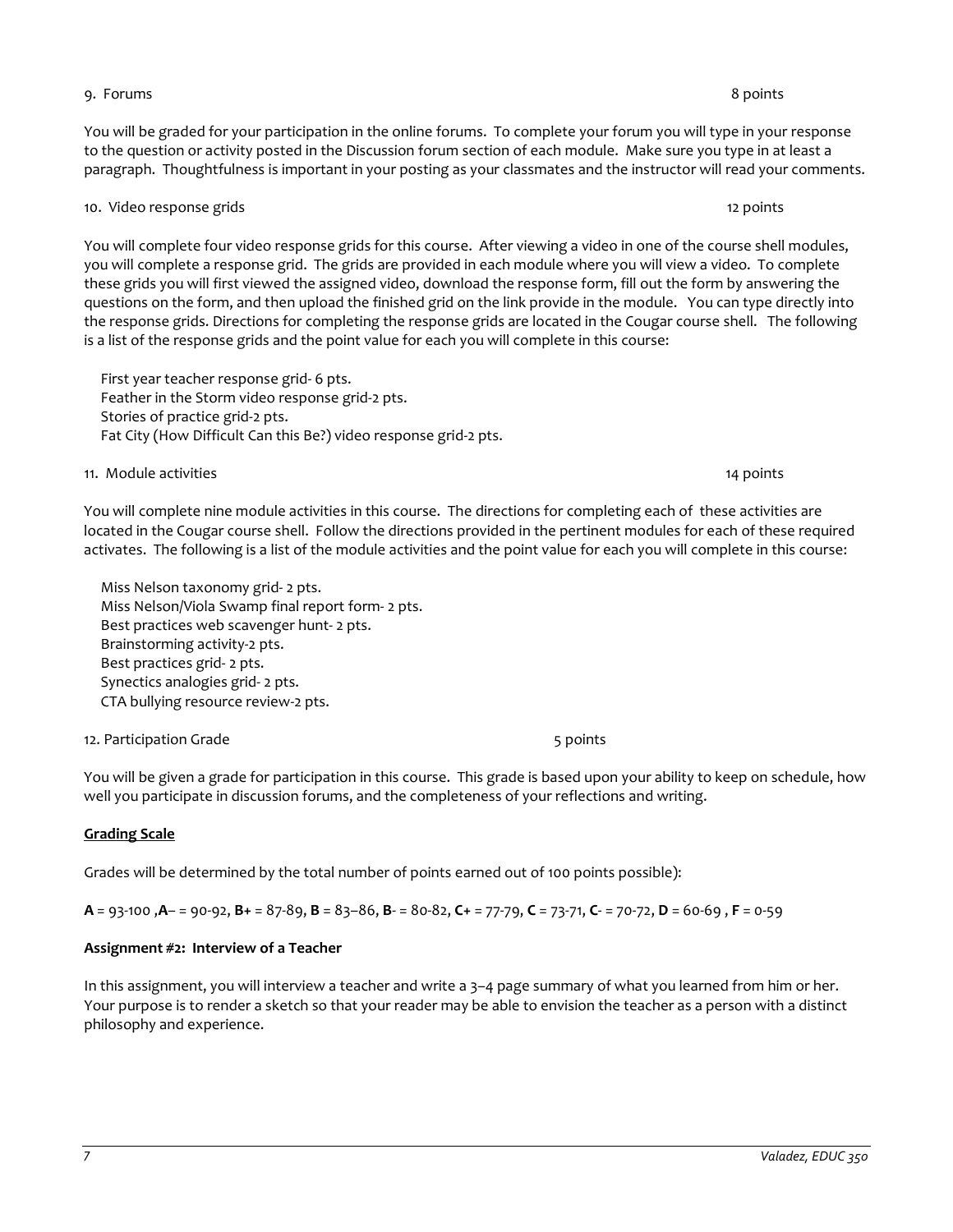## *Gathering information:*

Interview a current or retired teacher who has had at least 3 years of full–time experience in elementary, middle, or secondary school classrooms. Suggested questions are:

Why did the teacher choose to enter teaching? How attractive was the profession to prospective teachers at that time? What were the other career paths available; were any others seriously considered? Does the teacher have any regrets about becoming a teacher?

What professional education did the teacher have? How helpful was it in learning to teach? At what point did the teacher feel comfortable as a teacher?

What were/are the teacher's goals for the education of students? Have these goals changed over the years? What career moves (school buildings, grade level, special students, subject matter, etc.) has the teacher made? To what extent were those moves voluntary? For current teachers, are further moves desired? If so, what are they, and why?

What have been the major joys and frustrations of teaching? What would help increase the joys and minimize the frustrations? On what issues does the teacher feel strongly about making changes in the way that schooling occurs now?

How did/does the teacher learn about his/her students' lives and needs? How similar are the backgrounds of the teacher and his/her students? What have been the teacher's experiences with "culture shock" in working with students from different backgrounds?

What are some favorite memories from the teacher's classroom? Does the teacher tend to remember individual students or activities, or are the memories more general?

What does the teacher think of current "hot issues" in education such as the California High School Exit Exam and the No Child Left Behind Act? How does the teacher take action to address new reforms that impact his/her classroom?

What is the teacher's metaphor for "teaching" or "teacher"? What are the main features of the teacher's approach toward teaching? What has the teacher learned from being a teacher?

### *Analysis:*

After collecting your information, think about what you have learned about this teacher. Focus on a few themes that best characterize what you have heard. Do not try to be all-inclusive. *Protect your teacher's confidentiality by using a pseudonym and masking identifying details.*

In your analysis, incorporate what you have been learning about becoming and being a teacher. How does your teacher fit within the material addressed in your readings and in class? What issues are raised through your interview? What are the implications of your interview as you think about becoming a teacher? Be sure you include at least one reference to the readings/discussions we have in class.

### *Criteria for evaluation:*

Exemplary papers are characterized by:

Completeness of description of the teacher's experiences and views Explanation of how the teacher interview relates to your thinking about teaching Integration of coursework (readings + discussions) into the analysis Correct grammar, syntax, and spelling

### **Assignment #3: Inclusion paper (The outsider)**

Many students with special needs come to view themselves as *outsiders* because they are labeled as different from the typical student. But most of us experienced some sense of being an outsider during our K-12 years. After reading chapters 1-3 in *Creating an Inclusive School* and at least two of the *Voices of Inclusion*, write a reflective essay (2 to 3 pages, double spaced) wherein you comment on your own (or a friend's) school experience that caused you to feel like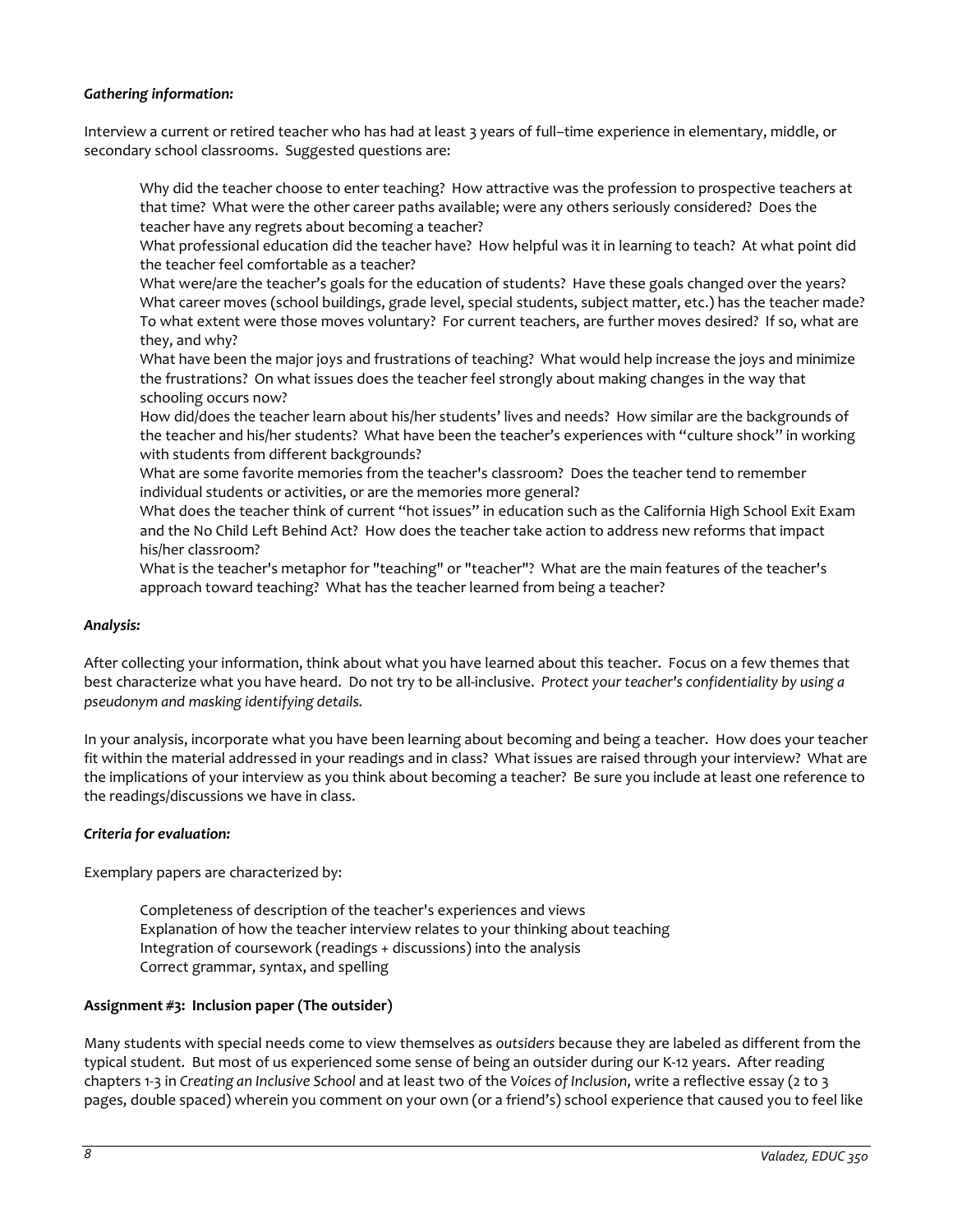an outsider. Reasons could include differences due to gender, religion, looks, beliefs/interests, family situation, academic ability, etc. Make at least 1 specific connection to the VT text. Consider the following questions:

What personal characteristics fostered your or your friend's feeling of being different? How did you react and cope with the situation?

Did you share your experience with any teachers? Did any teachers assist you?

What could school staff, parents or friends have done to help?

In what ways did this experience change you? What did you "learn" from this experience?

How might this experience make you a more sensitive teacher?

## **Assignment # 7: Philosophy of education paper**

Write a 4-5-page paper (double-spaced) that explains your personal philosophy of schooling, learning and teaching. Follow the template below, and self-assess before you turn in the paper.

#### **Paper Introduction**

Name your philosophy (or combination of philosophies) as described by Grant & Gillette Ch 8. Explain why you are attracted to this philosophical stance. Is it due to your own schooling and/or background, what you've seen in schools since your own school days, the influence of particular persons, texts, other experiences with children/youth, etc.?

Describe the level of schooling and subject field(s) you hope to teach.

## **Nature of schooling**

Describe what you believe is the purpose of schooling in a democracy. How will you as a teacher help achieve these purposes? Give 1-2 examples of how this will look in your classroom/career.

### **Nature of the learner**

Describe what you believe is the nature of the learner.

What are your thoughts about the students you will teach? What do they need from a teacher? Give 1-2 examples of how this will look in your classroom.

### **Nature of the teaching/learning process**

Describe what you believe is the nature of the teaching/learning process?. What do you believe counts as knowledge and how should it be presented? How will you as a teacher use subject matter and other experiences to guide students toward meaningful learning activities? Give 1-2 examples of how this will look in your classroom.

### **Teacher dispositions and actions**

Describe what behavior (disposition/attitude & actions) you will exhibit in order to carry out your philosophical position.

Give 1-2 examples of how this will look in your career.

#### **Conclusion**

Recap your philosophy.

What are your outstanding questions/concerns/thoughts about becoming a teacher?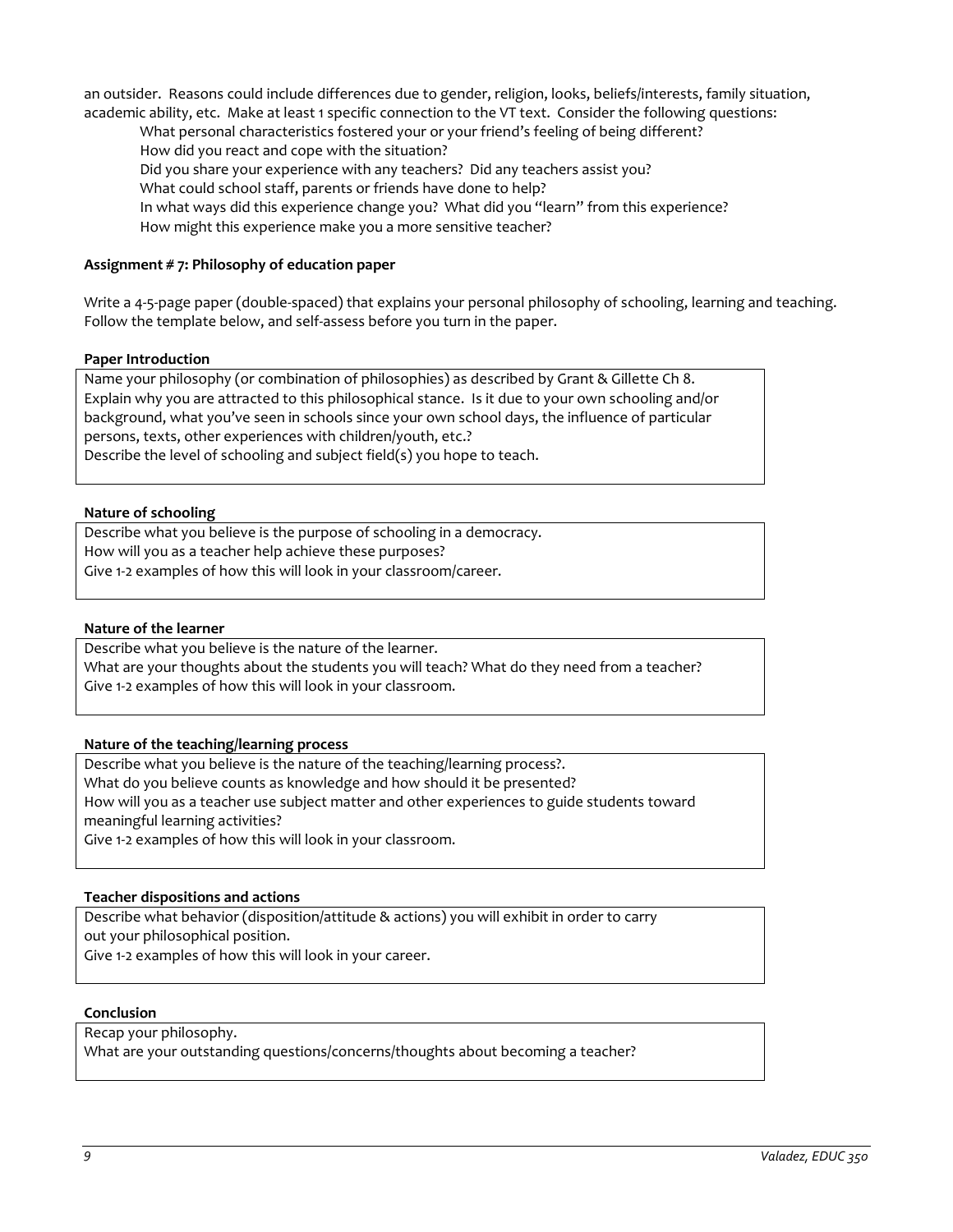### **Criteria for Self- Assessment of Philosophy Paper**

Be sure to self-assess using the following criteria. Submit the self-assessment with your final draft of your philosophy paper (at least one "beefy" paragraph). These are the criteria that will be used to evaluate your philosophy paper.

Exemplary papers have the following characteristics:

**Ideas:** The paper is clear and focused. It holds the reader's attention. Relevant information and details enrich the central theme. Ideas are supported by research, practical knowledge and experience. Conclusions show insight.

**Organization:** The organizational structure enhances and showcases the central idea or theme of the paper. An inviting introduction draws the reader in; a satisfying conclusion leaves the reader with a sense of closure and resolution. Sequencing is logical and effective. Thoughtful transitions tie parts together. The paper flows so smoothly, the reader hardly thinks about it.

**Connections**: The paper includes multiple references to EDUC 350 class experiences (specific text selections, class discussions, fieldwork observations, assignments, current events, etc.).

**Voice:** The writer of this paper speaks directly to the reader in a manner that is individual, compelling, engaging, and has personality.

**Sentence Fluency:** The writing has an easy flow. Sentences enhance the meaning. Sentences vary in length and structure. The piece has purposeful and varied sentence beginnings.

**Conventions:** The writer demonstrates a good grasp of standard writing conventions. Spelling is generally correct. Punctuation is accurate. Grammar and usage are correct. Paragraphing tends to be sound. The piece needs very little additional editing.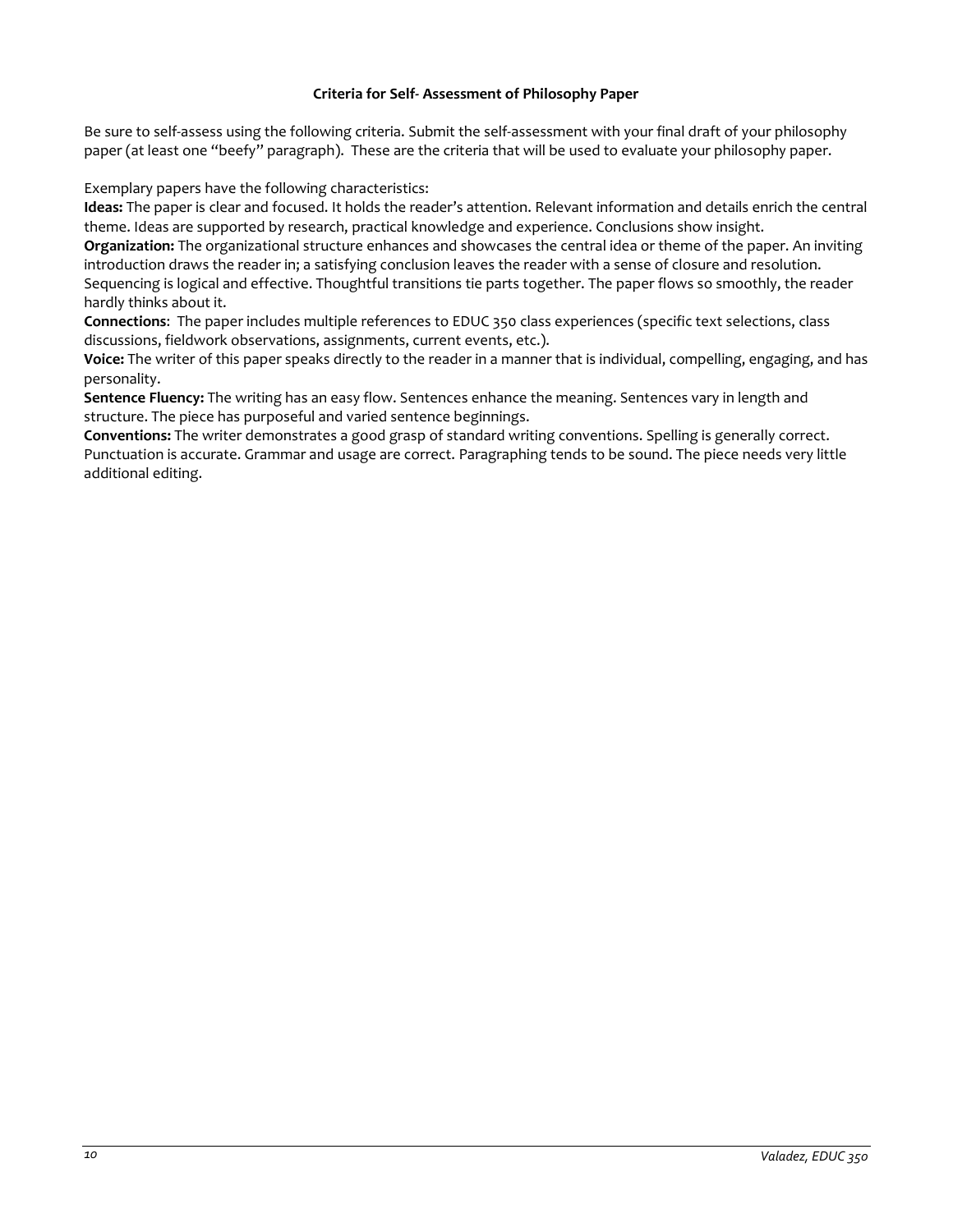# **Schedule as of 08/26/13 Schedule is subject to change at the discretion of the instructor**

| Date            | <b>Topic</b>                          | Reading log due on date of class                                                                                                                                                                                                                                                                                                                                                                                                                                                                                                                                                                                                                                                                                                                                                                                                                             | <b>Assignment</b>                                                                                                                                                                                                                                                                                                                                                                                       |
|-----------------|---------------------------------------|--------------------------------------------------------------------------------------------------------------------------------------------------------------------------------------------------------------------------------------------------------------------------------------------------------------------------------------------------------------------------------------------------------------------------------------------------------------------------------------------------------------------------------------------------------------------------------------------------------------------------------------------------------------------------------------------------------------------------------------------------------------------------------------------------------------------------------------------------------------|---------------------------------------------------------------------------------------------------------------------------------------------------------------------------------------------------------------------------------------------------------------------------------------------------------------------------------------------------------------------------------------------------------|
| Aug 26,<br>2013 | Module one-<br>Course<br>introduction | What are the expectations for this class and<br>what are the central themes that will be covered<br>this semester?<br>What are the expectations for the fieldwork<br>components of this class?<br>What are the expectations of the final<br>presentation of this class?<br>What are the three levels of public schooling?<br>How will I navigate through this course?<br>What is the difference between education and<br>schooling?<br>Preparation for this module:<br>Read and study the directions for module 1 and<br>the overview of module elements.<br>Read the two articles in the module.<br>Review the directions for the fieldwork and<br>class presentations.<br>Study the three levels of public schooling grid.<br>(This will help you understand the fieldwork for<br>the course.)<br>Read the quotes about setting goals just for<br>funzies! | Be sure to upload your photo into<br>the course shell. Introduce<br>yourself to the class by answering<br>the questions:<br>What is your name?<br>What do expect to learning from<br>this course?<br>Tell us the name of your favorite<br>ice cream flavor.<br>Write out a description of what it<br>means to be an educated person<br>and what it means to be a person<br>that has only been schooled. |
| Sep 2, 2013     | Module two-<br>Becoming a<br>teacher  | What are the mechanics of obtaining a<br>credential?<br>Is teaching a real profession?<br>What does becoming a teacher entail?<br>What are my assumptions about the teaching<br>profession?<br>Preparation for this module:<br>Read the directions and lecture notes: Becoming<br>a teacher and The First Year.<br>Read the article, Perfect Day.<br>Read the assigned chapter for Reading log 1.<br>Review the PBS web link that accompanies, The<br>First Year.<br>Watch the video, The First Year.                                                                                                                                                                                                                                                                                                                                                        | Submit reading log 1.<br><b>Complete</b> the Credential<br>program quiz.<br>Upload and complete the<br>response grid for The First<br>Year video.                                                                                                                                                                                                                                                       |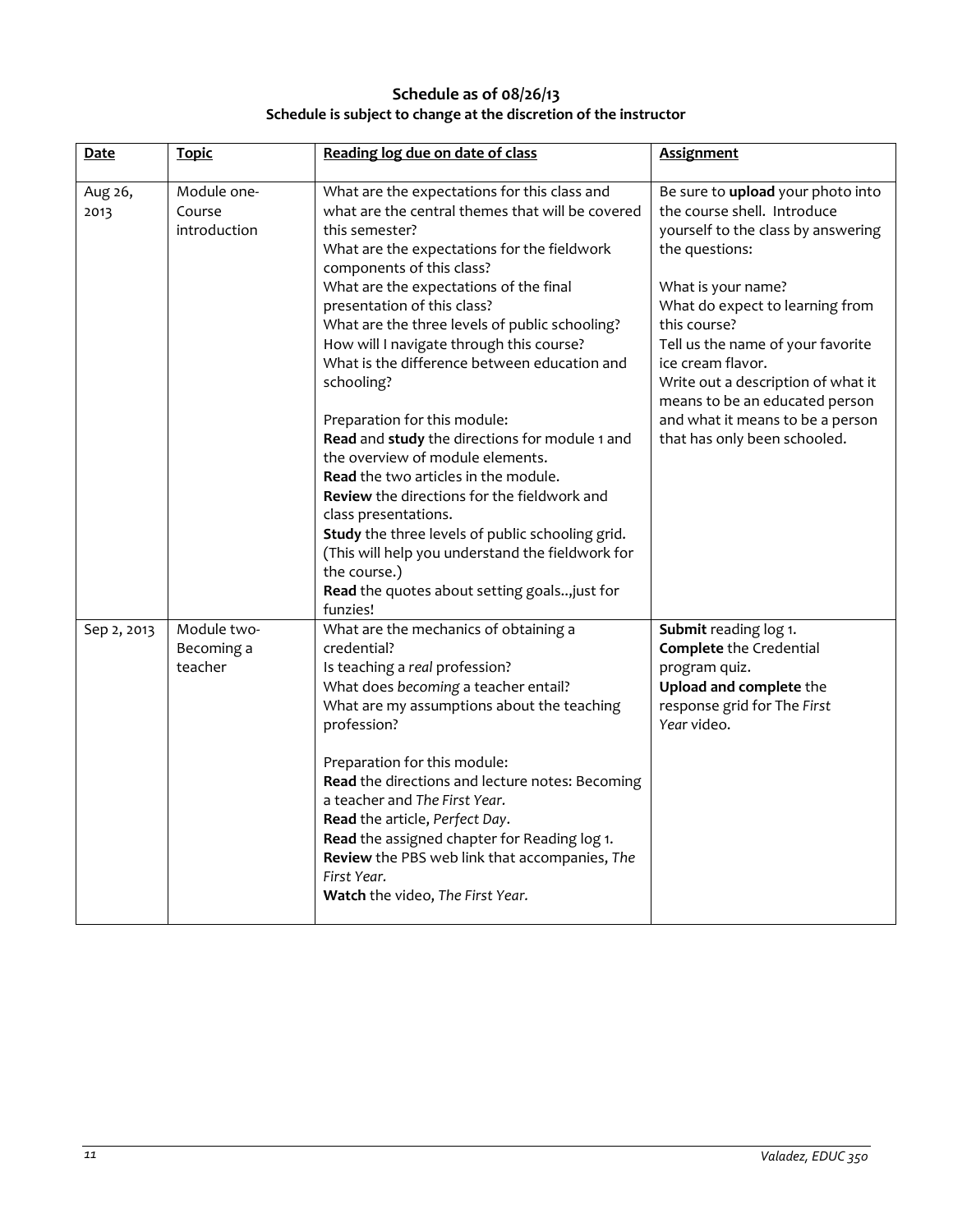| Sep 9, 2013 | Module three-The    | What are the goals of education in our republic?               | Submit reading log 9.           |
|-------------|---------------------|----------------------------------------------------------------|---------------------------------|
|             | goals of education  | What are the varieties of curriculum in today's                | Complete the curriculum quiz.   |
|             | and the dimensions  | schools?                                                       | Submit the video response sheet |
|             |                     |                                                                |                                 |
|             | of curriculum       | What is the hidden curriculum and how does it                  | for Feather in the Storm.       |
|             |                     | impact day-to-day teaching and learning?                       |                                 |
|             |                     | What counts as knowledge and whose                             |                                 |
|             |                     | knowledge is the most valued in schools?                       |                                 |
|             |                     |                                                                |                                 |
|             |                     | Preparation for this module:                                   |                                 |
|             |                     | Read and study the lecture notes for the Goals                 |                                 |
|             |                     | of Education article and the hidden curriculum.                |                                 |
|             |                     | Read the Goals of Education and the Los Angeles                |                                 |
|             |                     | Times article dated 8/25/10.                                   |                                 |
|             |                     | Read and study the glossary/article of                         |                                 |
|             |                     | curriculum types.                                              |                                 |
|             |                     |                                                                |                                 |
|             |                     | Watch the video, Feathers in the Storm.                        |                                 |
|             |                     | Download the video response sheet for Feather<br>in the Storm. |                                 |
| Sep 16,     | Module four-        | What is Bloom's taxonomy and what is its                       | Submit reading log 4.           |
| 2013        | Bloom's taxonomy,   | significance to education?                                     | Complete the quizzes, Bloom's   |
|             |                     |                                                                |                                 |
|             | Gardner's multiple  | What are Gardner's multiple intelligences and                  | Taxonomy and Gardner and        |
|             | intelligences, and  | how are they significant to education?                         | Maslow review                   |
|             | Maslow's hierarchy  | What are Maslow's hierarchy of needs and how                   | Complete and upload Miss Nelson |
|             | of needs            | to do they impact teaching and learning?                       | is Missing taxonomy grid        |
|             |                     | What is the role of educational theory and                     | assignment.                     |
|             |                     | pedagogy?                                                      |                                 |
|             |                     | Preparation for this module:                                   |                                 |
|             |                     | Read the directions and lecture notes: Bloom's                 |                                 |
|             |                     | Taxonomy, Gardner's Multiple Intelligences, and                |                                 |
|             |                     | Maslow's Hierarchy of Needs.                                   |                                 |
|             |                     | Read and study each web link and study guide in                |                                 |
|             |                     | the module.                                                    |                                 |
| Sep 23,     | Module five-        | How do teachers relate their stories of teaching               | Submit reading log 8.           |
|             |                     |                                                                |                                 |
| 2013        | Stories of practice | practice?                                                      | Complete and upload the         |
|             | and the teacher     | What is the significance of a story of teaching                | reflection grid for Stories of  |
|             | interview           | practice?                                                      | Practice.                       |
|             |                     | What the essential elements of a teaching story                |                                 |
|             |                     | of practice?                                                   |                                 |
|             |                     | How do the essential elements of story of                      |                                 |
|             |                     | teaching practice?                                             |                                 |
|             |                     | How will I conduct a teacher interview?                        |                                 |
|             |                     |                                                                |                                 |
|             |                     | Preparation for this module:                                   |                                 |
|             |                     | Read the directions and lecture notes: Stories of              |                                 |
|             |                     | Practice.                                                      |                                 |
|             |                     | View the four media site videos: Introduction to               |                                 |
|             |                     | Stories of Practice, Percy Pie, The Drop of Water              |                                 |
|             |                     | that Swallowed the Sea, and, Robert Sparrow.                   |                                 |
|             |                     | Read the assignment guidelines for the teacher                 |                                 |
|             |                     | interview assignment to prepare you for work in                |                                 |
|             |                     | the field.                                                     |                                 |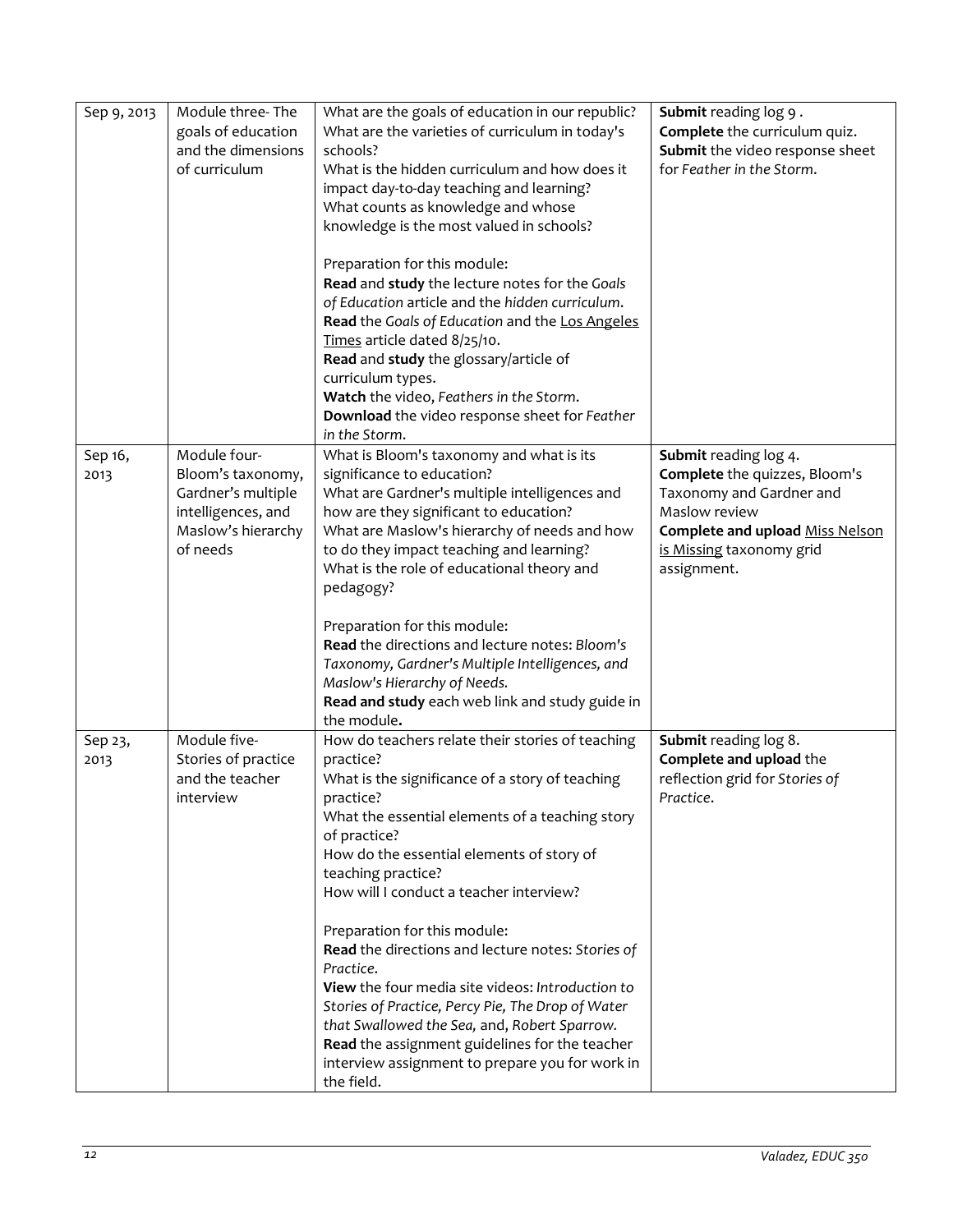| What is education for inclusion?<br>Module six-<br>Submit reading log 7.<br>Sep 30,<br>What are the elements of an inclusive<br>Submit Fat city response sheet.<br>Inclusive education<br>2013<br>and the special<br>classroom?<br>Take the 13 Handicapping<br>needs student<br>conditions quiz.<br>What are the 13 handicapping conditions?<br>What are the challenges facing individuals living<br>Complete the Web links for special<br>education scavenger hunt.<br>with autism?<br>Contribute to this week's<br>discussion forum.<br>Preparation for this module:<br>Read log 7.<br>View both Fat City and In my language videos.<br>Read and study the 13 Handicapping conditions<br>web page.<br>Review the Special education web links.<br>Module seven-<br>In what ways is teaching a profession?<br>Submit reading log 6.<br>Oct 7.2013<br>Ethics in education<br>What are the basic ethical standards of the<br>Complete the Ethics quiz.<br>Upload and complete final report<br>and Miss Nelson is<br>teaching profession?<br>How can I evaluate a teacher's ethical behavior?<br>for Miss Nelson is Missing.<br>Missing- a case<br>Contribute to discussion forum.<br>What are my own ethical standards and how will<br>study<br>I address ethical standards of the teaching<br>profession?<br>Preparation for this module:<br>Read the directions and all lecture notes for this<br>module.<br>Study the NEA Code of Ethics.<br>Take the Ethic quiz.<br>Review and upload the brainstorming and final<br>report formats related to this module.<br>What is a philosophy of education?<br>Submit the teacher interview<br>Oct 14,<br>Module eight-<br>Writing workshop-<br>What is my philosophy of education?<br>2013<br>paper.<br>The Philosophy of<br>What are the expectations for my Philosophy of<br>Complete and submit the<br>education and The<br>Education paper?<br>brainstorm activity.<br>What are the issues faced by students with<br>outsider papers<br>specials needs and challenges in today's<br>schools?<br>What are the expectations for the inclusion<br>paper, The Outsider?<br>Preparation for this module:<br>Read the assigned chapter for Reading log 9.<br><b>Review</b> the directions and lecture notes:<br>Philosophy of education and the Outsider.<br><b>Review</b> the directions for the brainstorm<br>activity.<br>Download the grid for the brainstorm activity. |  |  |
|--------------------------------------------------------------------------------------------------------------------------------------------------------------------------------------------------------------------------------------------------------------------------------------------------------------------------------------------------------------------------------------------------------------------------------------------------------------------------------------------------------------------------------------------------------------------------------------------------------------------------------------------------------------------------------------------------------------------------------------------------------------------------------------------------------------------------------------------------------------------------------------------------------------------------------------------------------------------------------------------------------------------------------------------------------------------------------------------------------------------------------------------------------------------------------------------------------------------------------------------------------------------------------------------------------------------------------------------------------------------------------------------------------------------------------------------------------------------------------------------------------------------------------------------------------------------------------------------------------------------------------------------------------------------------------------------------------------------------------------------------------------------------------------------------------------------------------------------------------------------------------------------------------------------------------------------------------------------------------------------------------------------------------------------------------------------------------------------------------------------------------------------------------------------------------------------------------------------------------------------------------------------------------------------------------------------------------------------------------------------------------------------------------------------|--|--|
|                                                                                                                                                                                                                                                                                                                                                                                                                                                                                                                                                                                                                                                                                                                                                                                                                                                                                                                                                                                                                                                                                                                                                                                                                                                                                                                                                                                                                                                                                                                                                                                                                                                                                                                                                                                                                                                                                                                                                                                                                                                                                                                                                                                                                                                                                                                                                                                                                    |  |  |
|                                                                                                                                                                                                                                                                                                                                                                                                                                                                                                                                                                                                                                                                                                                                                                                                                                                                                                                                                                                                                                                                                                                                                                                                                                                                                                                                                                                                                                                                                                                                                                                                                                                                                                                                                                                                                                                                                                                                                                                                                                                                                                                                                                                                                                                                                                                                                                                                                    |  |  |
|                                                                                                                                                                                                                                                                                                                                                                                                                                                                                                                                                                                                                                                                                                                                                                                                                                                                                                                                                                                                                                                                                                                                                                                                                                                                                                                                                                                                                                                                                                                                                                                                                                                                                                                                                                                                                                                                                                                                                                                                                                                                                                                                                                                                                                                                                                                                                                                                                    |  |  |
|                                                                                                                                                                                                                                                                                                                                                                                                                                                                                                                                                                                                                                                                                                                                                                                                                                                                                                                                                                                                                                                                                                                                                                                                                                                                                                                                                                                                                                                                                                                                                                                                                                                                                                                                                                                                                                                                                                                                                                                                                                                                                                                                                                                                                                                                                                                                                                                                                    |  |  |
|                                                                                                                                                                                                                                                                                                                                                                                                                                                                                                                                                                                                                                                                                                                                                                                                                                                                                                                                                                                                                                                                                                                                                                                                                                                                                                                                                                                                                                                                                                                                                                                                                                                                                                                                                                                                                                                                                                                                                                                                                                                                                                                                                                                                                                                                                                                                                                                                                    |  |  |
|                                                                                                                                                                                                                                                                                                                                                                                                                                                                                                                                                                                                                                                                                                                                                                                                                                                                                                                                                                                                                                                                                                                                                                                                                                                                                                                                                                                                                                                                                                                                                                                                                                                                                                                                                                                                                                                                                                                                                                                                                                                                                                                                                                                                                                                                                                                                                                                                                    |  |  |
|                                                                                                                                                                                                                                                                                                                                                                                                                                                                                                                                                                                                                                                                                                                                                                                                                                                                                                                                                                                                                                                                                                                                                                                                                                                                                                                                                                                                                                                                                                                                                                                                                                                                                                                                                                                                                                                                                                                                                                                                                                                                                                                                                                                                                                                                                                                                                                                                                    |  |  |
|                                                                                                                                                                                                                                                                                                                                                                                                                                                                                                                                                                                                                                                                                                                                                                                                                                                                                                                                                                                                                                                                                                                                                                                                                                                                                                                                                                                                                                                                                                                                                                                                                                                                                                                                                                                                                                                                                                                                                                                                                                                                                                                                                                                                                                                                                                                                                                                                                    |  |  |
|                                                                                                                                                                                                                                                                                                                                                                                                                                                                                                                                                                                                                                                                                                                                                                                                                                                                                                                                                                                                                                                                                                                                                                                                                                                                                                                                                                                                                                                                                                                                                                                                                                                                                                                                                                                                                                                                                                                                                                                                                                                                                                                                                                                                                                                                                                                                                                                                                    |  |  |
|                                                                                                                                                                                                                                                                                                                                                                                                                                                                                                                                                                                                                                                                                                                                                                                                                                                                                                                                                                                                                                                                                                                                                                                                                                                                                                                                                                                                                                                                                                                                                                                                                                                                                                                                                                                                                                                                                                                                                                                                                                                                                                                                                                                                                                                                                                                                                                                                                    |  |  |
|                                                                                                                                                                                                                                                                                                                                                                                                                                                                                                                                                                                                                                                                                                                                                                                                                                                                                                                                                                                                                                                                                                                                                                                                                                                                                                                                                                                                                                                                                                                                                                                                                                                                                                                                                                                                                                                                                                                                                                                                                                                                                                                                                                                                                                                                                                                                                                                                                    |  |  |
|                                                                                                                                                                                                                                                                                                                                                                                                                                                                                                                                                                                                                                                                                                                                                                                                                                                                                                                                                                                                                                                                                                                                                                                                                                                                                                                                                                                                                                                                                                                                                                                                                                                                                                                                                                                                                                                                                                                                                                                                                                                                                                                                                                                                                                                                                                                                                                                                                    |  |  |
|                                                                                                                                                                                                                                                                                                                                                                                                                                                                                                                                                                                                                                                                                                                                                                                                                                                                                                                                                                                                                                                                                                                                                                                                                                                                                                                                                                                                                                                                                                                                                                                                                                                                                                                                                                                                                                                                                                                                                                                                                                                                                                                                                                                                                                                                                                                                                                                                                    |  |  |
|                                                                                                                                                                                                                                                                                                                                                                                                                                                                                                                                                                                                                                                                                                                                                                                                                                                                                                                                                                                                                                                                                                                                                                                                                                                                                                                                                                                                                                                                                                                                                                                                                                                                                                                                                                                                                                                                                                                                                                                                                                                                                                                                                                                                                                                                                                                                                                                                                    |  |  |
|                                                                                                                                                                                                                                                                                                                                                                                                                                                                                                                                                                                                                                                                                                                                                                                                                                                                                                                                                                                                                                                                                                                                                                                                                                                                                                                                                                                                                                                                                                                                                                                                                                                                                                                                                                                                                                                                                                                                                                                                                                                                                                                                                                                                                                                                                                                                                                                                                    |  |  |
|                                                                                                                                                                                                                                                                                                                                                                                                                                                                                                                                                                                                                                                                                                                                                                                                                                                                                                                                                                                                                                                                                                                                                                                                                                                                                                                                                                                                                                                                                                                                                                                                                                                                                                                                                                                                                                                                                                                                                                                                                                                                                                                                                                                                                                                                                                                                                                                                                    |  |  |
|                                                                                                                                                                                                                                                                                                                                                                                                                                                                                                                                                                                                                                                                                                                                                                                                                                                                                                                                                                                                                                                                                                                                                                                                                                                                                                                                                                                                                                                                                                                                                                                                                                                                                                                                                                                                                                                                                                                                                                                                                                                                                                                                                                                                                                                                                                                                                                                                                    |  |  |
|                                                                                                                                                                                                                                                                                                                                                                                                                                                                                                                                                                                                                                                                                                                                                                                                                                                                                                                                                                                                                                                                                                                                                                                                                                                                                                                                                                                                                                                                                                                                                                                                                                                                                                                                                                                                                                                                                                                                                                                                                                                                                                                                                                                                                                                                                                                                                                                                                    |  |  |
|                                                                                                                                                                                                                                                                                                                                                                                                                                                                                                                                                                                                                                                                                                                                                                                                                                                                                                                                                                                                                                                                                                                                                                                                                                                                                                                                                                                                                                                                                                                                                                                                                                                                                                                                                                                                                                                                                                                                                                                                                                                                                                                                                                                                                                                                                                                                                                                                                    |  |  |
|                                                                                                                                                                                                                                                                                                                                                                                                                                                                                                                                                                                                                                                                                                                                                                                                                                                                                                                                                                                                                                                                                                                                                                                                                                                                                                                                                                                                                                                                                                                                                                                                                                                                                                                                                                                                                                                                                                                                                                                                                                                                                                                                                                                                                                                                                                                                                                                                                    |  |  |
|                                                                                                                                                                                                                                                                                                                                                                                                                                                                                                                                                                                                                                                                                                                                                                                                                                                                                                                                                                                                                                                                                                                                                                                                                                                                                                                                                                                                                                                                                                                                                                                                                                                                                                                                                                                                                                                                                                                                                                                                                                                                                                                                                                                                                                                                                                                                                                                                                    |  |  |
|                                                                                                                                                                                                                                                                                                                                                                                                                                                                                                                                                                                                                                                                                                                                                                                                                                                                                                                                                                                                                                                                                                                                                                                                                                                                                                                                                                                                                                                                                                                                                                                                                                                                                                                                                                                                                                                                                                                                                                                                                                                                                                                                                                                                                                                                                                                                                                                                                    |  |  |
|                                                                                                                                                                                                                                                                                                                                                                                                                                                                                                                                                                                                                                                                                                                                                                                                                                                                                                                                                                                                                                                                                                                                                                                                                                                                                                                                                                                                                                                                                                                                                                                                                                                                                                                                                                                                                                                                                                                                                                                                                                                                                                                                                                                                                                                                                                                                                                                                                    |  |  |
|                                                                                                                                                                                                                                                                                                                                                                                                                                                                                                                                                                                                                                                                                                                                                                                                                                                                                                                                                                                                                                                                                                                                                                                                                                                                                                                                                                                                                                                                                                                                                                                                                                                                                                                                                                                                                                                                                                                                                                                                                                                                                                                                                                                                                                                                                                                                                                                                                    |  |  |
|                                                                                                                                                                                                                                                                                                                                                                                                                                                                                                                                                                                                                                                                                                                                                                                                                                                                                                                                                                                                                                                                                                                                                                                                                                                                                                                                                                                                                                                                                                                                                                                                                                                                                                                                                                                                                                                                                                                                                                                                                                                                                                                                                                                                                                                                                                                                                                                                                    |  |  |
|                                                                                                                                                                                                                                                                                                                                                                                                                                                                                                                                                                                                                                                                                                                                                                                                                                                                                                                                                                                                                                                                                                                                                                                                                                                                                                                                                                                                                                                                                                                                                                                                                                                                                                                                                                                                                                                                                                                                                                                                                                                                                                                                                                                                                                                                                                                                                                                                                    |  |  |
|                                                                                                                                                                                                                                                                                                                                                                                                                                                                                                                                                                                                                                                                                                                                                                                                                                                                                                                                                                                                                                                                                                                                                                                                                                                                                                                                                                                                                                                                                                                                                                                                                                                                                                                                                                                                                                                                                                                                                                                                                                                                                                                                                                                                                                                                                                                                                                                                                    |  |  |
|                                                                                                                                                                                                                                                                                                                                                                                                                                                                                                                                                                                                                                                                                                                                                                                                                                                                                                                                                                                                                                                                                                                                                                                                                                                                                                                                                                                                                                                                                                                                                                                                                                                                                                                                                                                                                                                                                                                                                                                                                                                                                                                                                                                                                                                                                                                                                                                                                    |  |  |
|                                                                                                                                                                                                                                                                                                                                                                                                                                                                                                                                                                                                                                                                                                                                                                                                                                                                                                                                                                                                                                                                                                                                                                                                                                                                                                                                                                                                                                                                                                                                                                                                                                                                                                                                                                                                                                                                                                                                                                                                                                                                                                                                                                                                                                                                                                                                                                                                                    |  |  |
|                                                                                                                                                                                                                                                                                                                                                                                                                                                                                                                                                                                                                                                                                                                                                                                                                                                                                                                                                                                                                                                                                                                                                                                                                                                                                                                                                                                                                                                                                                                                                                                                                                                                                                                                                                                                                                                                                                                                                                                                                                                                                                                                                                                                                                                                                                                                                                                                                    |  |  |
|                                                                                                                                                                                                                                                                                                                                                                                                                                                                                                                                                                                                                                                                                                                                                                                                                                                                                                                                                                                                                                                                                                                                                                                                                                                                                                                                                                                                                                                                                                                                                                                                                                                                                                                                                                                                                                                                                                                                                                                                                                                                                                                                                                                                                                                                                                                                                                                                                    |  |  |
|                                                                                                                                                                                                                                                                                                                                                                                                                                                                                                                                                                                                                                                                                                                                                                                                                                                                                                                                                                                                                                                                                                                                                                                                                                                                                                                                                                                                                                                                                                                                                                                                                                                                                                                                                                                                                                                                                                                                                                                                                                                                                                                                                                                                                                                                                                                                                                                                                    |  |  |
|                                                                                                                                                                                                                                                                                                                                                                                                                                                                                                                                                                                                                                                                                                                                                                                                                                                                                                                                                                                                                                                                                                                                                                                                                                                                                                                                                                                                                                                                                                                                                                                                                                                                                                                                                                                                                                                                                                                                                                                                                                                                                                                                                                                                                                                                                                                                                                                                                    |  |  |
|                                                                                                                                                                                                                                                                                                                                                                                                                                                                                                                                                                                                                                                                                                                                                                                                                                                                                                                                                                                                                                                                                                                                                                                                                                                                                                                                                                                                                                                                                                                                                                                                                                                                                                                                                                                                                                                                                                                                                                                                                                                                                                                                                                                                                                                                                                                                                                                                                    |  |  |
|                                                                                                                                                                                                                                                                                                                                                                                                                                                                                                                                                                                                                                                                                                                                                                                                                                                                                                                                                                                                                                                                                                                                                                                                                                                                                                                                                                                                                                                                                                                                                                                                                                                                                                                                                                                                                                                                                                                                                                                                                                                                                                                                                                                                                                                                                                                                                                                                                    |  |  |
|                                                                                                                                                                                                                                                                                                                                                                                                                                                                                                                                                                                                                                                                                                                                                                                                                                                                                                                                                                                                                                                                                                                                                                                                                                                                                                                                                                                                                                                                                                                                                                                                                                                                                                                                                                                                                                                                                                                                                                                                                                                                                                                                                                                                                                                                                                                                                                                                                    |  |  |
|                                                                                                                                                                                                                                                                                                                                                                                                                                                                                                                                                                                                                                                                                                                                                                                                                                                                                                                                                                                                                                                                                                                                                                                                                                                                                                                                                                                                                                                                                                                                                                                                                                                                                                                                                                                                                                                                                                                                                                                                                                                                                                                                                                                                                                                                                                                                                                                                                    |  |  |
|                                                                                                                                                                                                                                                                                                                                                                                                                                                                                                                                                                                                                                                                                                                                                                                                                                                                                                                                                                                                                                                                                                                                                                                                                                                                                                                                                                                                                                                                                                                                                                                                                                                                                                                                                                                                                                                                                                                                                                                                                                                                                                                                                                                                                                                                                                                                                                                                                    |  |  |
|                                                                                                                                                                                                                                                                                                                                                                                                                                                                                                                                                                                                                                                                                                                                                                                                                                                                                                                                                                                                                                                                                                                                                                                                                                                                                                                                                                                                                                                                                                                                                                                                                                                                                                                                                                                                                                                                                                                                                                                                                                                                                                                                                                                                                                                                                                                                                                                                                    |  |  |
|                                                                                                                                                                                                                                                                                                                                                                                                                                                                                                                                                                                                                                                                                                                                                                                                                                                                                                                                                                                                                                                                                                                                                                                                                                                                                                                                                                                                                                                                                                                                                                                                                                                                                                                                                                                                                                                                                                                                                                                                                                                                                                                                                                                                                                                                                                                                                                                                                    |  |  |
|                                                                                                                                                                                                                                                                                                                                                                                                                                                                                                                                                                                                                                                                                                                                                                                                                                                                                                                                                                                                                                                                                                                                                                                                                                                                                                                                                                                                                                                                                                                                                                                                                                                                                                                                                                                                                                                                                                                                                                                                                                                                                                                                                                                                                                                                                                                                                                                                                    |  |  |
|                                                                                                                                                                                                                                                                                                                                                                                                                                                                                                                                                                                                                                                                                                                                                                                                                                                                                                                                                                                                                                                                                                                                                                                                                                                                                                                                                                                                                                                                                                                                                                                                                                                                                                                                                                                                                                                                                                                                                                                                                                                                                                                                                                                                                                                                                                                                                                                                                    |  |  |
|                                                                                                                                                                                                                                                                                                                                                                                                                                                                                                                                                                                                                                                                                                                                                                                                                                                                                                                                                                                                                                                                                                                                                                                                                                                                                                                                                                                                                                                                                                                                                                                                                                                                                                                                                                                                                                                                                                                                                                                                                                                                                                                                                                                                                                                                                                                                                                                                                    |  |  |
|                                                                                                                                                                                                                                                                                                                                                                                                                                                                                                                                                                                                                                                                                                                                                                                                                                                                                                                                                                                                                                                                                                                                                                                                                                                                                                                                                                                                                                                                                                                                                                                                                                                                                                                                                                                                                                                                                                                                                                                                                                                                                                                                                                                                                                                                                                                                                                                                                    |  |  |
|                                                                                                                                                                                                                                                                                                                                                                                                                                                                                                                                                                                                                                                                                                                                                                                                                                                                                                                                                                                                                                                                                                                                                                                                                                                                                                                                                                                                                                                                                                                                                                                                                                                                                                                                                                                                                                                                                                                                                                                                                                                                                                                                                                                                                                                                                                                                                                                                                    |  |  |
|                                                                                                                                                                                                                                                                                                                                                                                                                                                                                                                                                                                                                                                                                                                                                                                                                                                                                                                                                                                                                                                                                                                                                                                                                                                                                                                                                                                                                                                                                                                                                                                                                                                                                                                                                                                                                                                                                                                                                                                                                                                                                                                                                                                                                                                                                                                                                                                                                    |  |  |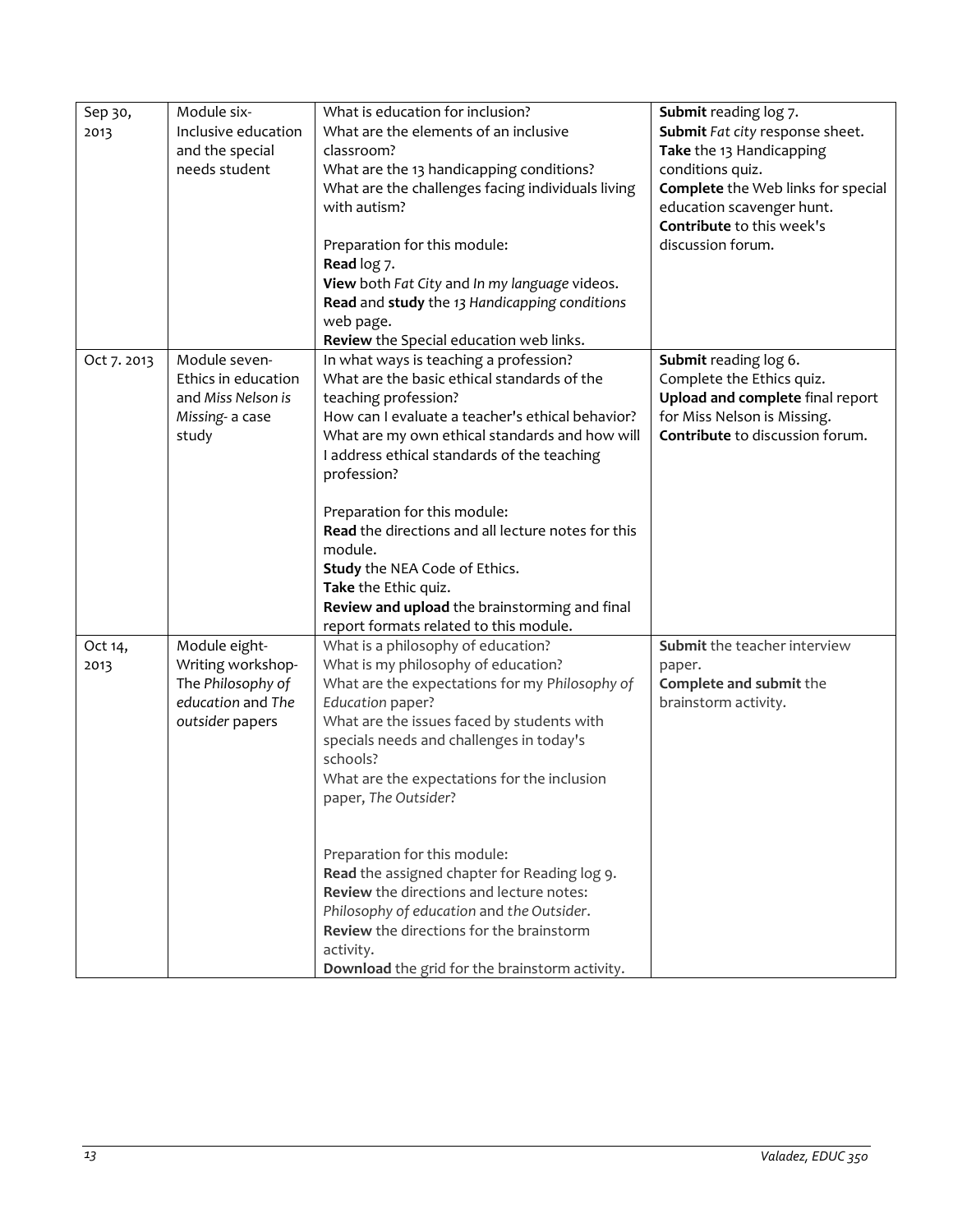| Oct 21, 2013 | Module nine-Best     | What is the notion of best practice?               | Submit reading log 2.            |
|--------------|----------------------|----------------------------------------------------|----------------------------------|
|              | practices in today's | How are theory, educational research, and          | Submit the Best practices        |
|              | classrooms.          | practice related to best teaching practices in     | assignment and complete the best |
|              |                      | today's classrooms?                                | practices we scavenger hunt      |
|              |                      | What examples of best practice should I look for   | report.                          |
|              |                      | while during my field observations?                | Take the NEA Best practice brief |
|              |                      |                                                    | quiz.                            |
|              |                      | Preparation for this module:                       |                                  |
|              |                      | Read the assigned chapter for Reading log 2 and    |                                  |
|              |                      | the NEA best practice brief.                       |                                  |
|              |                      | Review and Study the NEA best practices web        |                                  |
|              |                      | link.                                              |                                  |
|              |                      | Review the directions and lecture notes: Best      |                                  |
|              |                      | Practices, Directions for Best practices grid and  |                                  |
|              |                      | Current events guidelines.                         |                                  |
|              |                      | Review the directions for the brainstorm           |                                  |
|              |                      | activity.                                          |                                  |
|              |                      | Download the format for Best practices grid.       |                                  |
| Oct 28,      |                      | What are some of the basics concerning             | Submit reading log 5.            |
| 2013         | Module ten-          | bilingual education?                               | Submit the Inclusion paper (The  |
|              | The immigrant        | What does the term SDAIE mean and why is it        | outsider)                        |
|              | student and          | important?                                         | Take the Module 10 quiz.         |
|              | bilingual education  | What are some of the issues facing immigrant       |                                  |
|              |                      | children?                                          |                                  |
|              |                      | What is culture shock?                             |                                  |
|              |                      | How does culture shock affect immigrant            |                                  |
|              |                      | students?                                          |                                  |
|              |                      |                                                    |                                  |
|              |                      | Preparation for this module:                       |                                  |
|              |                      | Read the assigned chapter for Reading log 5.       |                                  |
|              |                      | Read and Study the lecture notes and articles      |                                  |
|              |                      | provided in the module: Immigrant children and     |                                  |
|              |                      | education fact sheet, both Culture                 |                                  |
|              |                      | Shock articles, English Only article from the L.A. |                                  |
|              |                      | Times, The Gardeners' Story, and the Specially     |                                  |
|              |                      | Designed Academic Instruction in English           |                                  |
|              |                      | (SDAIE) definition.                                |                                  |
|              |                      | View the module videos: Why bilingual education    |                                  |
|              |                      | is important, The importance of bilingual          |                                  |
|              |                      | education and Spanish immersion classroom.         |                                  |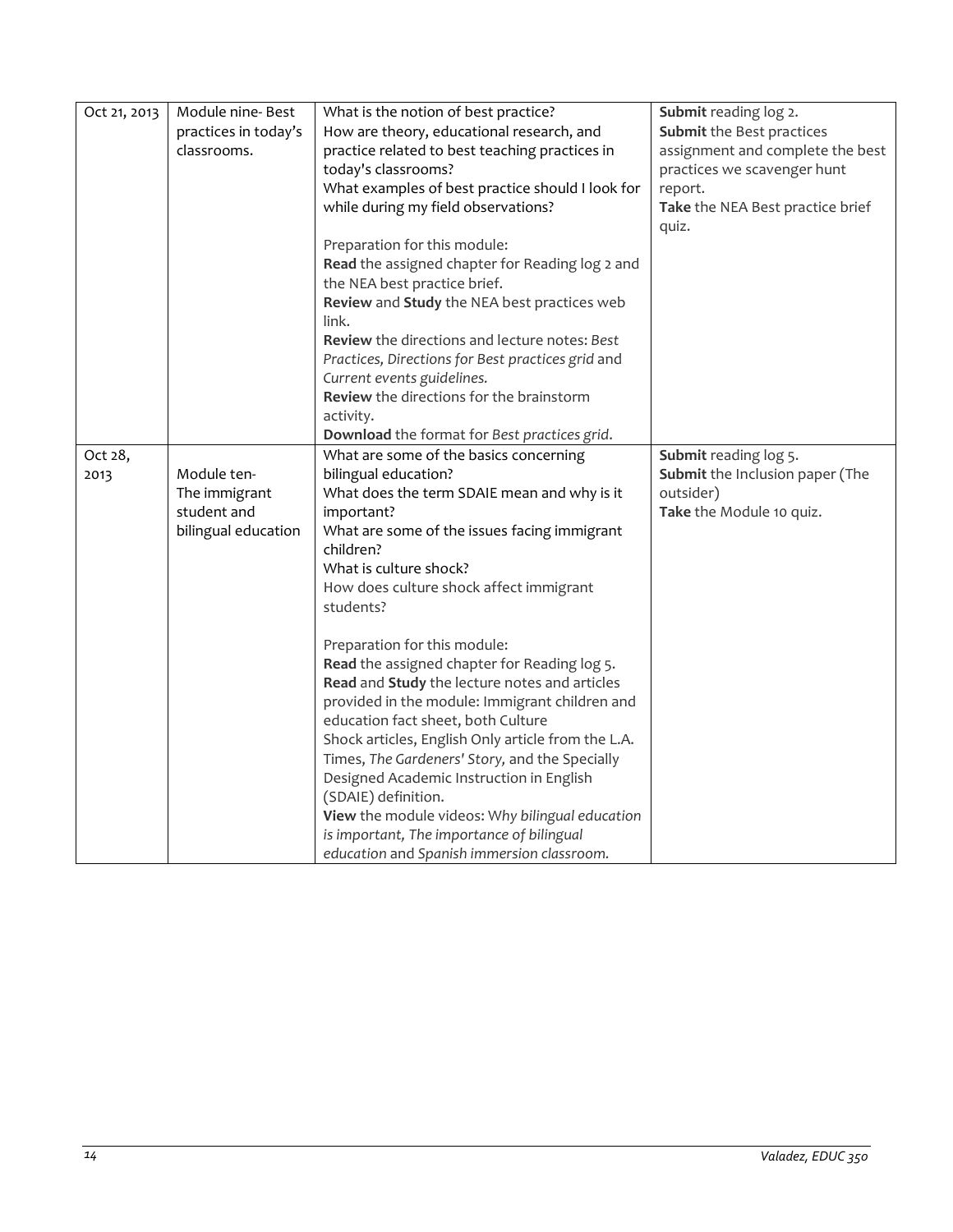| Nov 4, 2013     | Module eleven-<br>Synectics-On being<br>a creative teacher | What are the essential aspects of creative<br>teaching?<br>What is Synectics?<br>What are some of the obstacles to teaching<br>creatively?<br>How can a teacher increase creativity in his/her<br>classroom?                                                                                                                                                                                                                                                                                                                                                                      | Submit reading log 10.<br>Submit Synectics analogy grid<br>assignment.<br>Take the Synectics quiz.<br>Contribute to discussion forum.                                                                                                                              |
|-----------------|------------------------------------------------------------|-----------------------------------------------------------------------------------------------------------------------------------------------------------------------------------------------------------------------------------------------------------------------------------------------------------------------------------------------------------------------------------------------------------------------------------------------------------------------------------------------------------------------------------------------------------------------------------|--------------------------------------------------------------------------------------------------------------------------------------------------------------------------------------------------------------------------------------------------------------------|
|                 |                                                            | Preparation for this module:<br>Read the assigned chapter for Reading log 10.<br>Read and Study the lecture notes for Creativity<br>and teaching and Synectics grid analogy notes<br>and directions, and the Creative Space on-line<br>magazine.<br>Upload the Synectics analogies grid format.<br>View and Study the Synectics- On being a<br>creative teacher Power Point presentation.<br>View the module videos Creativity in the<br>classroom (dance), Why teach creativity?, and<br>Mistakes.                                                                               |                                                                                                                                                                                                                                                                    |
| Nov 11,<br>2013 | Module twelve-Gay<br>student, gay<br>teacher               | What are the challenges faced by the LGBT<br>student?<br>Why do we need to consider the LGBT student?<br>What are some of the obstacles faced by the<br>LGBT student?<br>How can one become a more effective teacher<br>for the LGBT student?<br>Preparation for this module:<br>Read the assigned chapter for Reading log 3.<br>Read and Study the lecture notes for Module 12,<br>Gay student, Gay teacher, the reading entitled,<br>Pizza, and the Queer Coyotes article.<br>View and Study the CTA bullying webpage.<br>View the module video Bullying video, YouTube<br>link | Submit reading log 3.<br><b>Submit Philosophy of teaching</b><br>and learning assignment.<br>Submit review of web CTA<br>bullying webpage resource.                                                                                                                |
| Nov 18,<br>2013 | Module thirteen-<br>Presentations                          | What are the more current issues facing<br>education today?<br>What information will my classmates provide<br>that will enhance my understanding of schooling<br>in the United States?<br>What do I agree with and what do I disagree<br>with in regard to the information provide by<br>classmates?<br>Preparation for this module:<br>Read and Study the presentations provided by<br>your classmates.                                                                                                                                                                          | Submit your critique of the<br>presentations provided in this<br>module. If you are a presenter,<br>upload your presentation in the<br>Presenter's forum. Remember to<br>submit both your presentation<br>and a final report in the last<br>module of this course. |